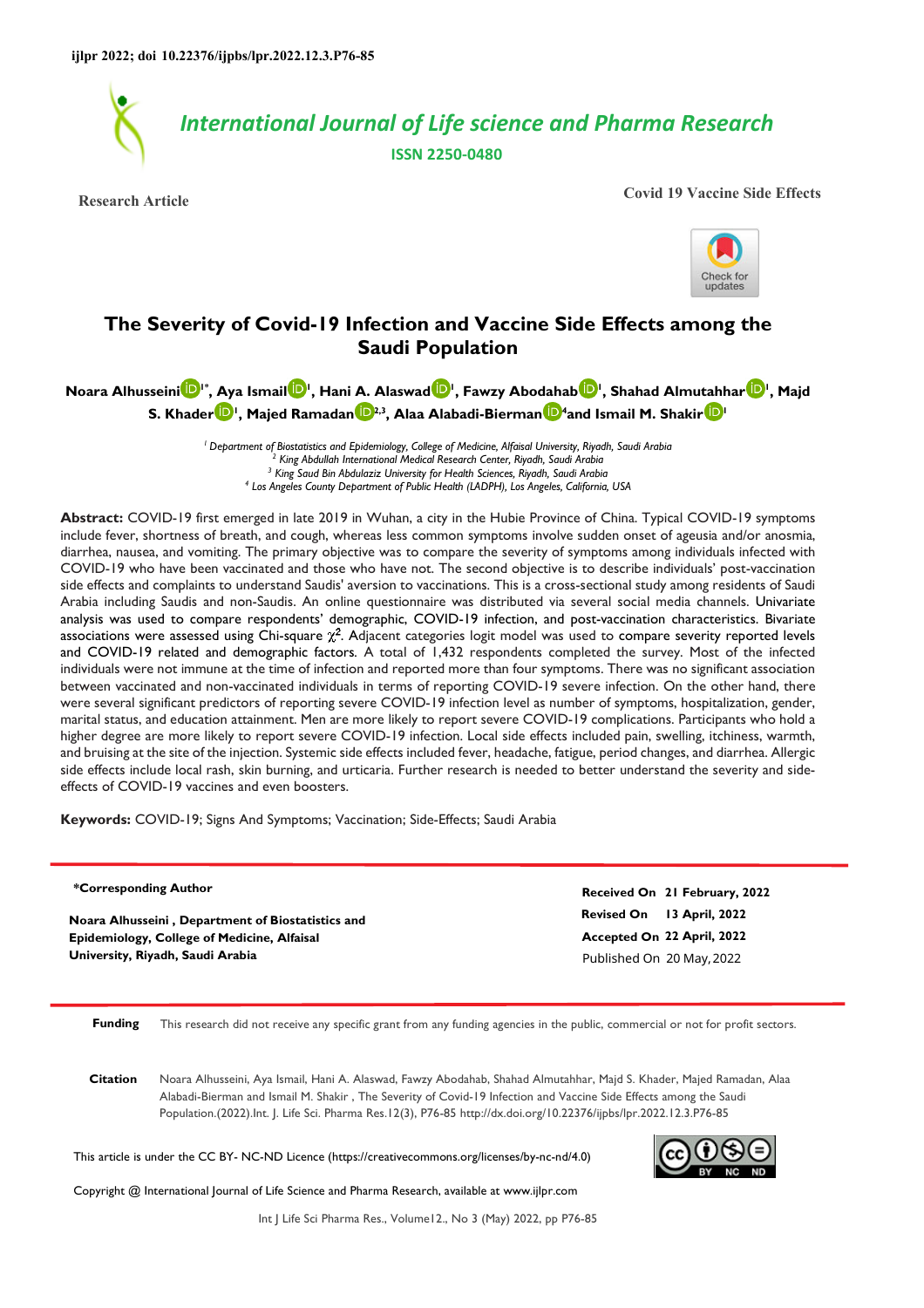### **1. INTRODUCTION**

COVID-19 also known as Coronavirus Disease, first emerged in late 2019 in Wuhan, a city in the Hubie Province of China. It was only declared a pandemic in March of 2020 by the World Health Organization (WHO), and shortly after, classified as a respiratory virus. Typical symptoms of COVID-19 include fever, shortness of breath, and cough, whereas less common symptoms include sudden onset of ageusia and/or anosmia (loss of taste and smell), diarrhea, nausea, and vomiting<sup>1</sup>. As of November 30, 2021, the total number of cases and deaths in Saudi Arabia had reached over 500,000 and over 8,800, respectively  $^2$ . Saudi Arabia was one of the leading countries to take COVID-19 precautionary measures to ensure the safety of its population  $3$ . The three main precautionary measures were regular hand washing, wearing a mask in public and crowded spaces, and maintaining a safe distance of six feet between individuals in public. The aforementioned measures have been put in place due to the virus's various modes of transmission from human-to-human which include aerosols and droplets from infected individuals through coughing, sneezing, or even talking. Such precautionary measures were the first armor against the spread of COVID-19; being effective, they are practiced until November 2021<sup>4</sup>. COVID-19 vaccinations in Saudi Arabia are offered by the Saudi government free of charge for both Saudis and Non-Saudis since December 2020, as soon as the Pfizer-BioNTech vaccine was approved by the UK, making it one of the very first countries to roll out the Pfizer-BioNTech vaccine <sup>5</sup>. The Saudi Ministry of Health has opened an electronic portal called Sehhaty and Tawakkalna for citizens and residents of Saudi Arabia to book an appointment and receive their COVID-19 vaccine at their nearest center. This portal is also used for contact tracing as it monitors COVID-19 cases, schedules screening tests, and notifies residents if they were in the vicinity of a confirmed COVID-19 case <sup>6</sup>. The vaccination program in Saudi Arabia was in phases. First, individuals of age 65 and above and those with chronic medical conditions such as hypertension, diabetes mellitus, asthma, or other high-risk conditions were vaccinated with the Pfizer-BioNTech that was available at the time 5. Shortly after that, vaccination centers were open to all through an instant appointment booking system via Sehhaty app portal. Recently, vaccine centers began offering Pfizer-BioNTech and AstraZeneca vaccines to children and adolescents of age 12 years and above. Getting vaccinated has allowed the Saudi population to go back to a safe life. The Saudi government mandated vaccinations among adults on August 1, 2021, to enter any government or private entity, educational facilities, and any entertainment or sporting activity, such as malls and movie theaters  $\frac{7}{1}$ . Developing a vaccine against COVID-19 is considered a key strategy to end this pandemic. Although pharmaceutical companies, researchers, and scientists have worked hand-in-hand and tirelessly to develop vaccines that are safe and effective, there seems to be hesitancy among many individuals to get vaccinated which poses a barrier to the Saudi COVID-19 vaccination program<sup>8</sup>. With over 54% of the world's population being vaccinated with at least 1 dose, and over 47 million of them in Saudi Arabia, it has been shown that many vaccinated individuals, whether with one or two doses, were still unfortunate to contract the virus (vaccine breakthrough cases). Such cases add to the growing hesitancy among many individuals to get the COVID-19 vaccine. Furthermore, such cases also encourage further and aggressive research on COVID-19 infection and vaccine development, as vast amounts of information remain yet to be uncovered  $9$ . The

primary objective of this study is to explore the severity of COVID-19 symptoms with a comparison between vaccinated and unvaccinated individuals. The secondary objective is to explore the side effects of COVID-19 vaccines to understand hesitancy towards COVID-19 vaccines among the Saudi population.

### **2. MATERIALS AND METHODS**

### *2.1 Study Sample*

This is a cross-sectional study among adults above 18 years old residing in Saudi Arabia. The study inclusion and exclusion criteria included all Saudis and non-Saudis who live in Saudi Arabia during the data collection and excluded individuals under the age of 18. A total of 1,432 respondents completed the survey.

### *2.2 Questionnaire*

Participants completed a self-reported online questionnaire that elicited three main sections. An online questionnaire was distributed via several social media channels, including WhatsApp, LinkedIn, Twitter, Facebook, and Instagram. The survey was created on the 4<sup>th</sup> of September 2021 and lasted for two weeks. The survey included three main sections. The first section covered demographics, including age, gender, employment status, income, marital status, and nationality. The second section included questions related to COVID-19 infection, signs and symptoms, vaccine, and related side effects. The third section covered health status related questions, including chronic medical conditions, height, weight, physical activity, and eating patterns<sup>10</sup>.

### *2.3 Data Sources and Measurement*

The survey was distributed in English and Arabic languages and validated by a language professional. A pilot study was carried out to ensure the study's reliability and validity <sup>11</sup>. No identifying information such as names or emails were collected. Access to the data was restricted to the authors only. Participation was voluntary and completing the survey was construed as consent from participants to be part of the study. Participants were able to withdraw at any time. Informed consent was obtained from all subjects involved in the study to conduct the research. This study is approved by the Institutional Review Board (IRB) at Alfaisal University (IRB # 20130).

### **2.4** *Statistical Analysis*

The authors first examined descriptive statistics to compare respondents' demographics. Then, univariate analysis was used to compare respondents' demographic, COVID-19 infection, and post-vaccination characteristics. Bivariate associations were assessed using Chi-square  $\chi^2$ . We used adjacent categories logit models to compare severity reported levels and COVID-19 related and demographic factors. Proportionality assumption by each independent variable was examined and found that the log odds do not depend on the outcome category <sup>12</sup>. All analyses were performed using SAS 9.4 with a two-sided p-value ( $\alpha$ =0.05).

### **3. RESULTS**

Descriptive statistics were used to compare respondents' demographics. Univariate analysis was used to compare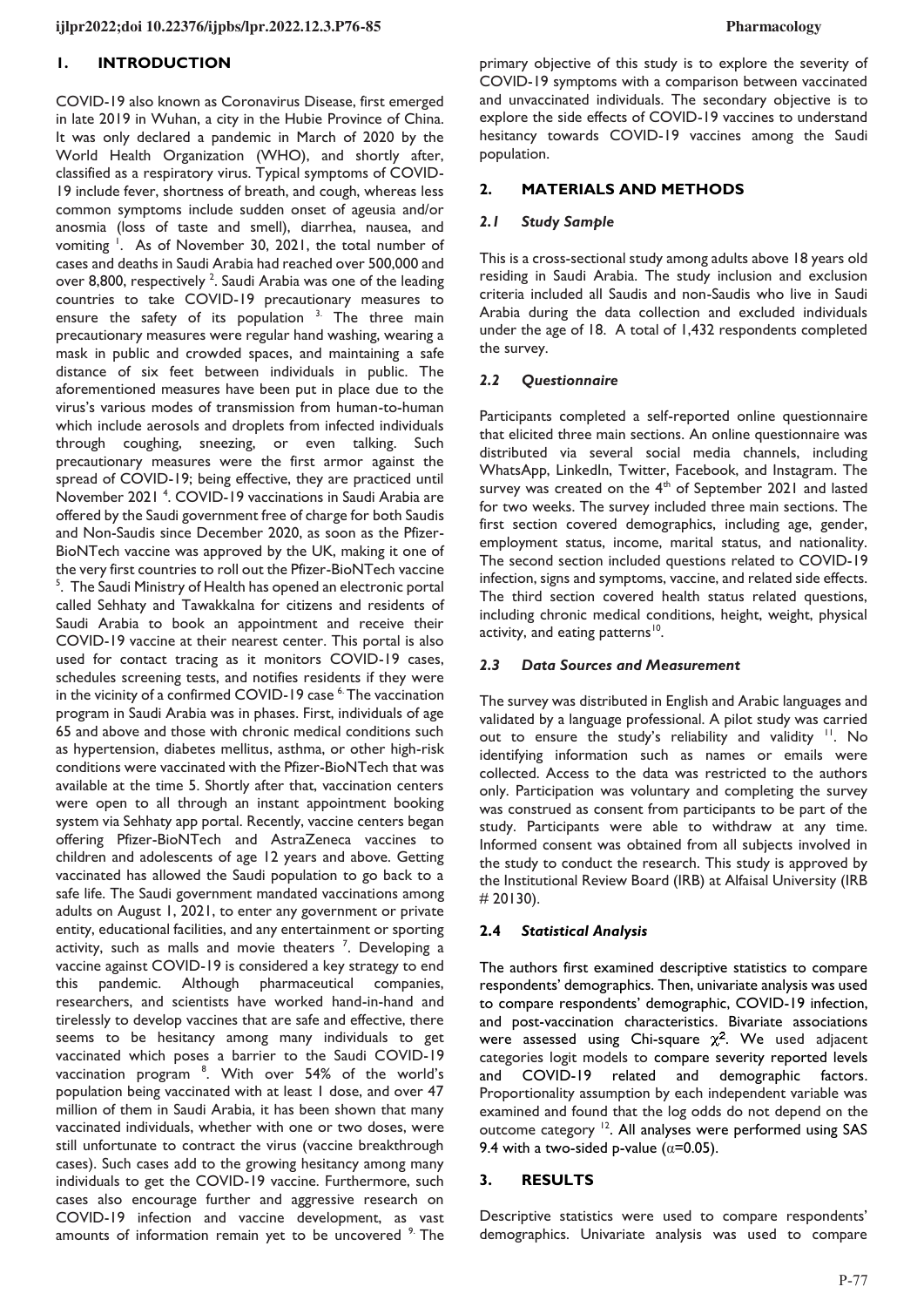respondents' demographic, COVID-19 infection, and postvaccination characteristics. Bivariate associations were assessed using Chi-square  $\chi^2$  test. Adjacent categories logit model was used to compare severity reported levels and COVID-19 related and demographic factors. Proportionality assumption by each independent variable was examined and found that the log odds do not depend on the outcome category. All analyses were performed using SAS 9.4 with a two-sided p-value ( $\alpha$ =0.05). A total of 1,432 respondents completed the survey. A large proportion of the respondents were individuals aged 18-29 (58.8%), females (60.75%), single (57.96), with normal weight (41.13%), holding bachelor's/diploma degree (47.56%), Saudis (72.97%), students (48.04%), with no reported chronic diseases (88.83%),and resided in the Central region of Saudi Arabia (60.48%) (Table 1).

| Table 1. Demographic characteristics of participants |              |
|------------------------------------------------------|--------------|
| <b>Total</b>                                         | n (%)        |
|                                                      | 1432         |
| Age                                                  |              |
| $18 - 29$                                            | 842 (58.8)   |
| $30 - 44$                                            | 358 (25.00)  |
| $45 - 65$                                            | 214 (14.94)  |
| $65+$                                                | 18(1.26)     |
| Gender                                               |              |
| Male                                                 | 562 (39.25)  |
| Female                                               | 870 (60.75)  |
| Marital status                                       |              |
| Married                                              | 570 (39.8)   |
| Single                                               | 830(57.96)   |
| Divorced                                             | 25(1.75)     |
| Widowed                                              | 7(0.49)      |
| <b>Body Mass Index (BMI)</b>                         |              |
| Normal                                               | 589 (41.13)  |
| Underweight                                          | 103(7.19)    |
| Overweight                                           | 400 (27.93)  |
| <b>Obese</b>                                         | 340 (23.74)  |
| <b>Education attainment</b>                          |              |
| Highschool or less                                   | 587 (40.99)  |
| Bachelor's/Diploma                                   | 681 (47.56)  |
| <b>Higher Degree</b>                                 | 164(11.45)   |
| Chronic diseases status                              |              |
| Yes                                                  | 160(11.17)   |
| No                                                   | 1272 (88.83) |
| Nationality                                          |              |
| Saudi                                                | 1045 (72.97) |
| Non-Saudi                                            | 387 (27.03)  |
| <b>Employment status</b>                             |              |
| Employed                                             | 488 (34.08)  |
| Non-employed                                         | 191 (13.34)  |
| <b>Retired</b>                                       | 65(4.54)     |
| Student                                              | 688 (48.04)  |
| Monthly income in Saudi Riyals                       |              |
| Less than 5000 SR                                    | 484 (33.80)  |
| 5,000 - 9,999 SR                                     | 171 (11.94)  |
| 10,000 - 20,000 SR                                   | 198 (13.83)  |
| More than 20,000 SR                                  | 137(9.57)    |
| I prefer not to answer                               | 442 (30.87)  |
| Region of residency                                  |              |
| Central region                                       | 866 (60.47)  |
| Eastern region                                       | 322 (22.49)  |
| Northern region                                      | 67(4.68)     |
| Western region                                       | 87(6.08)     |
| Southern region                                      | 90 (6.28)    |
| I "n" sample size, % percentage                      |              |

On an average, one out of four individuals reported previous infection with COVID-19 (25.63%). Most of the infected individuals were not immune at the time of infection (68.11%) and reported more than four symptoms (75.47%). Moreover,

9.81% reported severe infection and 11.17% were hospitalized. The majority (90.73%) of the respondents reported no complications during COVID-19 infection (Table 2).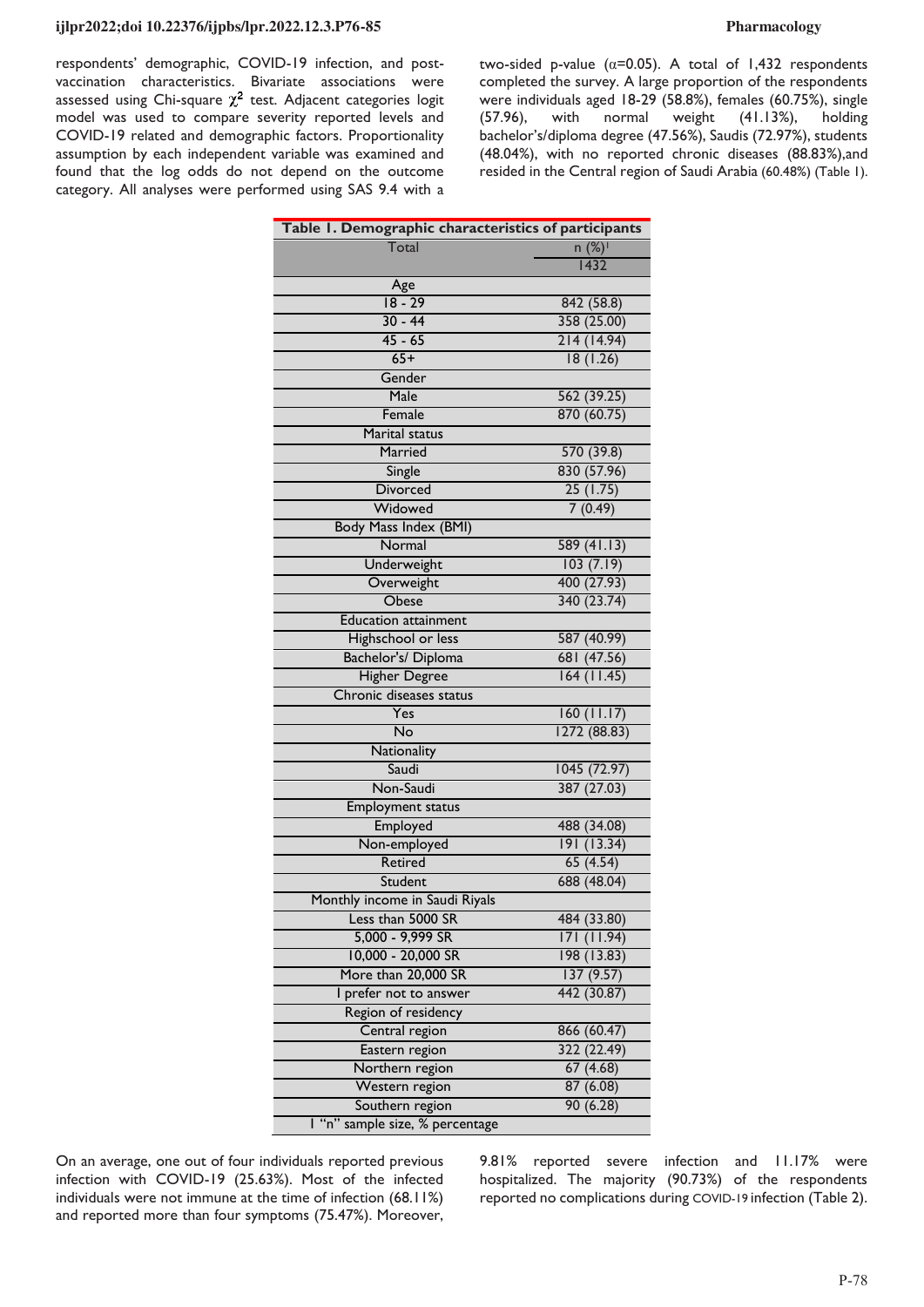| Table 2. COVID-19 infection status and characteristics among participants |                                             |
|---------------------------------------------------------------------------|---------------------------------------------|
| Total                                                                     | $n$ (%) <sup><math>\frac{1}{2}</math></sup> |
|                                                                           | 367                                         |
| Prior COVID-19 infection                                                  |                                             |
| Yes                                                                       | 367 (25.63)                                 |
| <b>No</b>                                                                 | 1065(74.37)                                 |
| Immunization status at the time of infection                              |                                             |
| No, I wasn't immune                                                       | 250(68.11)                                  |
| Yes, one and two doses                                                    | 117 (31.88)                                 |
| Number of symptoms during infection period prior to vaccination           |                                             |
| I to 3 symptoms                                                           | 90 (24.52)                                  |
| More than 4 symptoms                                                      | 277 (75.47)                                 |
| Description of severity of infection                                      |                                             |
| Not too severe                                                            | 205 (55.85)                                 |
| Somewhat severe                                                           | 125(34.05)                                  |
| Very severe                                                               | 36 (9.81)                                   |
| Hospitalizations during infection period                                  |                                             |
| Yes                                                                       | 41(2.86)                                    |
| No                                                                        | 325(22.7)                                   |
| Severe complications during infection period                              |                                             |
| Bronchitis/Sepsis/Pneumonia                                               | 17(4.63)                                    |
| No complication                                                           | 333 (90.73)                                 |
| Missing                                                                   | 16(4.35)                                    |
| "n" sample size, % percentage                                             |                                             |

Respondents received predominantly the Pfizer-BioNTech vaccine for both their first and second doses (73.81% and 69.72%, respectively). Half of the respondents reported 1 to 3

systemic side effects after receiving the vaccine (50.77%), while (54.82 %) reported local side effects only (Table 3). Only few respondents reported allergic reactions (4.4%).

| Table 3. COVID-19 vaccines and characteristics among respondents |              |
|------------------------------------------------------------------|--------------|
| Total                                                            | n(%)         |
| COVID-19 vaccine - first dose                                    |              |
| Pfizer                                                           | 1057 (73.81) |
| Oxford/AstraZeneca                                               | 317(22.14)   |
| Moderna                                                          | 1(0.07)      |
| Johnson (Johnson & Johnson)                                      | 1(0.07)      |
| Sinopharm                                                        | 2(0.14)      |
| I haven't received the first dose yet                            | 50(3.49)     |
| I don't know                                                     | 4(0.280)     |
| COVID-19 vaccine - second dose                                   |              |
| Pfizer                                                           | 992 (69.27)  |
| Oxford/AstraZeneca                                               | 209 (14.59)  |
| Moderna                                                          | 7(0.49)      |
| Sinopharm                                                        | 2(0.14)      |
| I haven't received the second dose yet                           | 222 (15.50)  |
| Number of COVID-19 vaccine systemic side effects                 |              |
| I to 3 side effects                                              | 727 (50.77)  |
| More than 4 side effects                                         | 692 (48.32)  |
| None                                                             | 13(0.91)     |
| Number of COVID-19 vaccine local side effects                    |              |
| I to 3 symptoms                                                  | 785 (54.82)  |
| More than 4 symptoms                                             | 640 (44.69)  |
| None                                                             | 7(0.49)      |
| Allergic side effects after COVID-19 vaccine                     |              |
| Yes                                                              | 63(4.4)      |
| I haven't received COVID-19 vaccine yet                          | 90(6.28)     |
| I haven't experienced any allergic side-effects after            | 1279 (89.320 |
| <sup>1</sup> "n" sample size, % percentage                       |              |
| <sup>2</sup> Chi-square test for more than 5 frequency per cell  |              |

In the multiple logistic regression model, there was no significant association between vaccinated and non-vaccinated individuals in terms of reporting COVID-19 severe infection (p-value =  $0.24$ ). On the other hand, there were several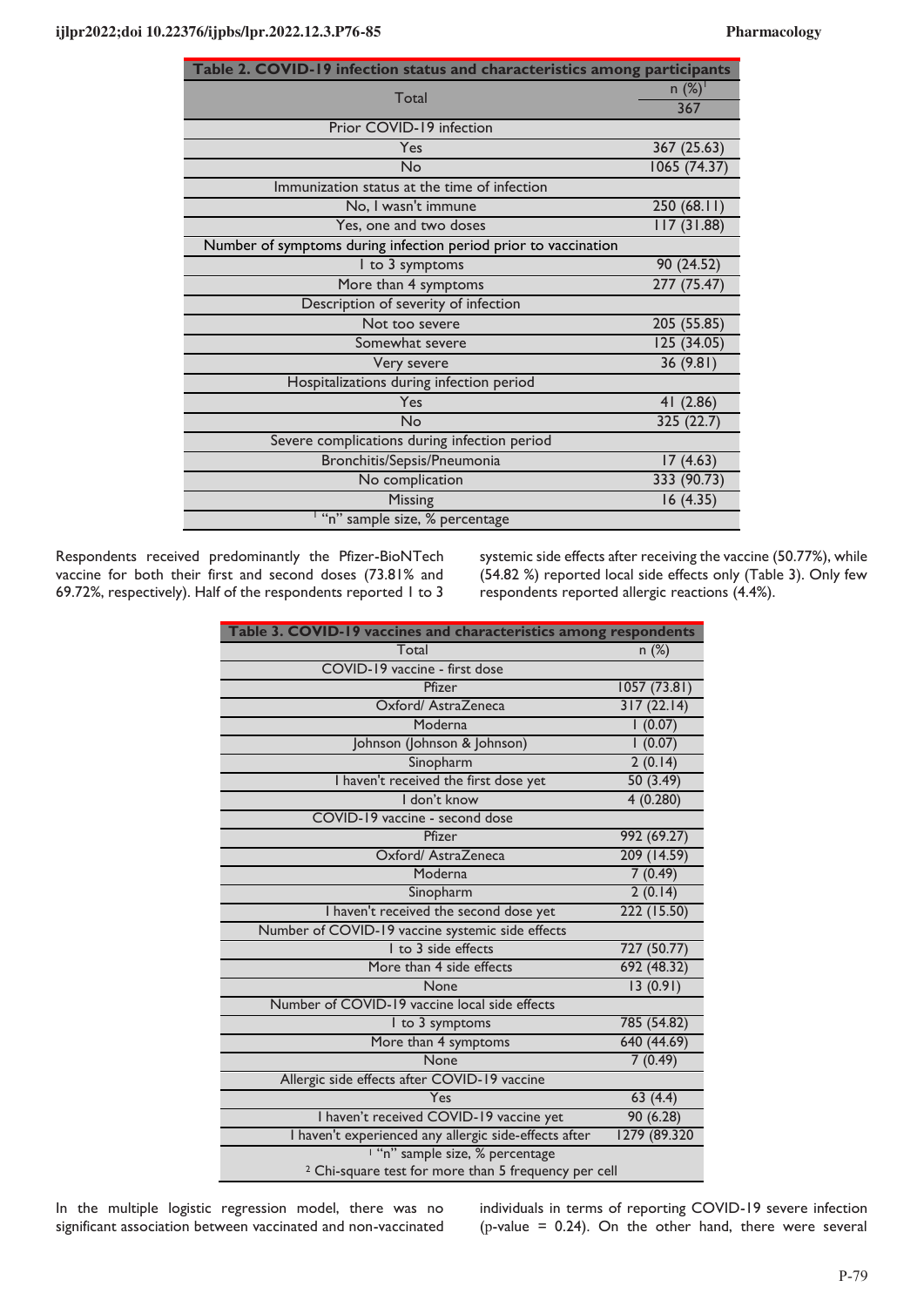significant predictors of reporting severe COVID-19 infection level as number of symptoms, hospitalization, gender, marital status, and education attainment (p-value <.0001, <.0001, 0.02, 0.04, and 0.04, respectively) (Table 4, Figure 1).

| Table 4. COVID-19 infection severity among vaccinated and unvaccinated individuals |       |              |            |
|------------------------------------------------------------------------------------|-------|--------------|------------|
|                                                                                    | AOR 1 | 95% CI 1     | $p-value2$ |
| Immunization status at the time of infection                                       |       |              |            |
| No, I wasn't immune                                                                | Ref   | Ref          | Ref        |
| Yes, one and two doses                                                             | 1.34  | (0.82, 2.18) | 0.24       |
| Number of symptoms during infection period prior to vaccination                    |       |              |            |
| I to 3 symptoms                                                                    | 0.12  | (0.11, 0.25) | 50001      |
| More than 4 symptoms                                                               | Ref   | Ref          | Ref        |
| Hospitalizations during infection period                                           |       |              |            |
| Yes                                                                                | 0.16  | (0.11, 0.33) | < .0001    |
| <b>No</b>                                                                          | Ref   | Ref          | Ref        |
| Gender                                                                             |       |              |            |
| Male                                                                               | Ref   | Ref          | Ref        |
| Female                                                                             | 0.55  | (0.33, 0.92) | 0.02       |
| Marital status                                                                     |       |              |            |
| Married                                                                            | Ref   | Ref          | Ref        |
| Single                                                                             | 1.67  | (0.93, 2.97) | 0.08       |
| Divorced                                                                           | 2.17  | (0.54, 8.67) | 0.27       |
| Widowed                                                                            | 0.11  | (0.01, 0.91) | 0.04       |
| <b>Education attainment</b>                                                        |       |              |            |
| High School or less                                                                | Ref   | Ref          | Ref        |
| Bachelor's/ Diploma                                                                | 1.23  | (0.72, 2.13) | 0.43       |
| <b>Higher Degree</b>                                                               | 2.52  | (1.03, 6.17) | 0.04       |









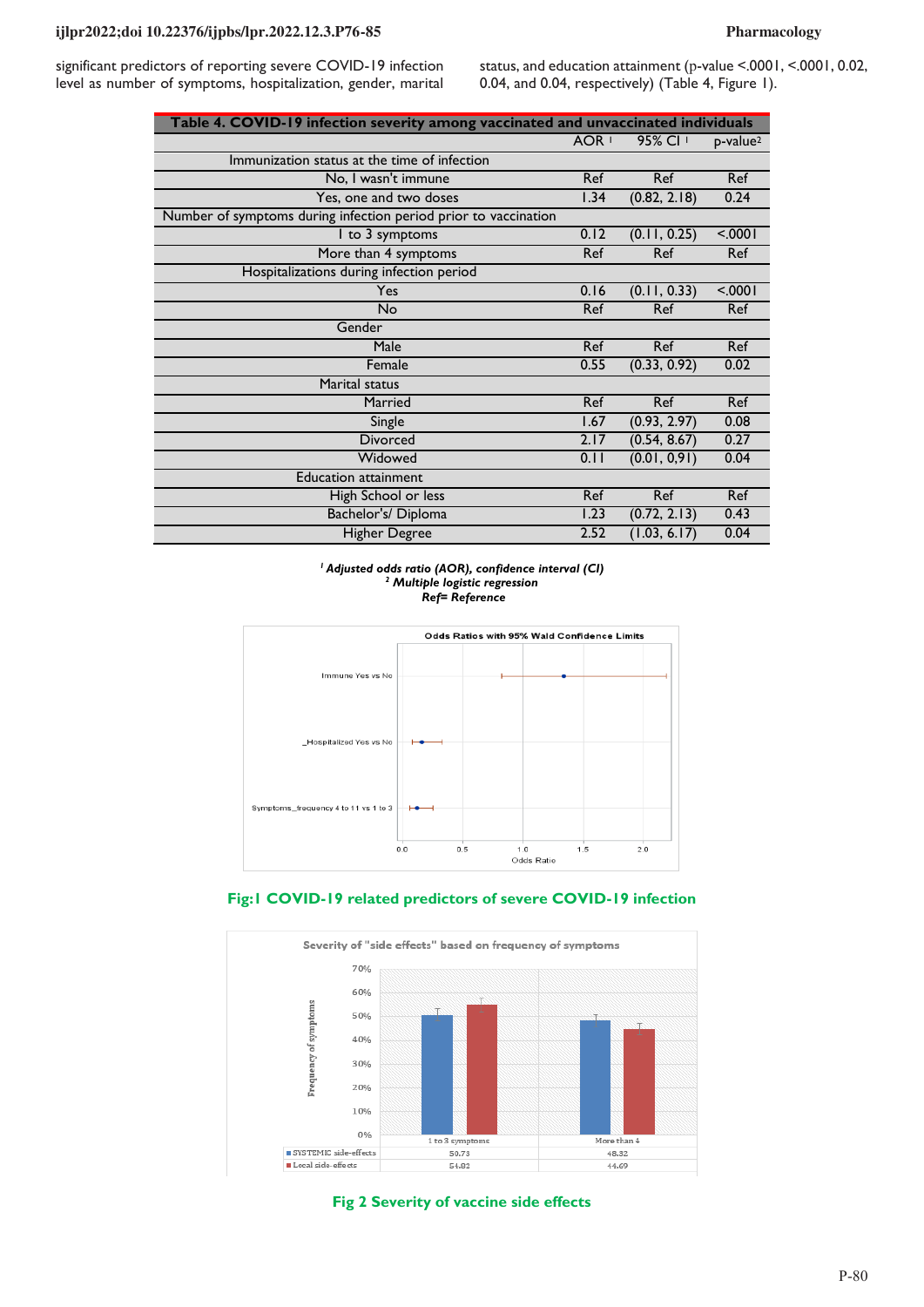Respondents who reported 1 to 3 symptoms were less likely to report severe COVID-19 infection compared to those who reported more than 4 symptoms (Adjusted odds ratio AOR = 0.12;  $95\%$  CI = 0.11 - 0.25) (Figure 1). Similarly, respondents who reported hospitalization were less likely to report severe COVID-19 infection (AOR = 0.16; 95% CI = 0.11 - 0.33). Females and widowed respondents were less likely to report severe COVID-19 infection compared to males and married respondents (AOR = 0.55; 95% CI = 0.33 - 0.92, AOR = 0.11; 95% CI = 0.01 - 0.91, respectively). Respondents with higher education were two times more likely to report severe COVID-19 infection compared to those with high school or less (AOR = 2.52; 95% CI = 1.03 - 6.17) (Table 4). The symptoms of COVID-19 infection, the local, systematic, and allergic vaccine side-effects are presented in Table 5.



### **Fig 3: Severity of self-reported side effects after the first or second dose of the COVID-19 vaccine among participants who had or did not have a prior COVID-19 infection**.

Prior COVID-19 infected individuals reported a slightly higher proportion of side effects such as pain in the injection site (25.4%) compared to (23.88%) among those without prior COVID19 infection. A slightly higher proportion of reported side effects for individuals with no prior COVID19 infection such as muscle's pain (21%) compared to (20%) prior

COVID19 infection. Overall, in univariate analysis, as shown in figure1, there were no statistically significant differences in proportion of self- reported side effects after receiving the COVID-19 vaccines between previously COVID-19 infected individuals and those who were never infected.

| Table 5. Symptoms and chronic diseases reported by respondents |                                            |  |
|----------------------------------------------------------------|--------------------------------------------|--|
| Symptoms reported during infection period prior to vaccination |                                            |  |
| <b>Chills</b>                                                  | Severe pain in the abdomen                 |  |
| Congestion                                                     | Elevation in the sugar levels              |  |
| Muscle's pain                                                  | Severe mood changes                        |  |
| Cough                                                          | Vomiting (x2)                              |  |
| Sore throat                                                    | Hair loss $(x2)$                           |  |
| Headache                                                       | Sweating                                   |  |
| Shortness of breath                                            | Severe joints pain                         |  |
| Change of taste/smell                                          | Allergy                                    |  |
| <b>Laziness</b>                                                | <b>Nasal Allergy</b>                       |  |
| Pain in the digestive system $(x3)$                            | Diarrhea (x2)                              |  |
| Severe pain in the eye $(x2)$                                  | Memory loss                                |  |
| Redness in the eyes                                            | Disturbance of perception and a coma state |  |
| Severe chest pain                                              |                                            |  |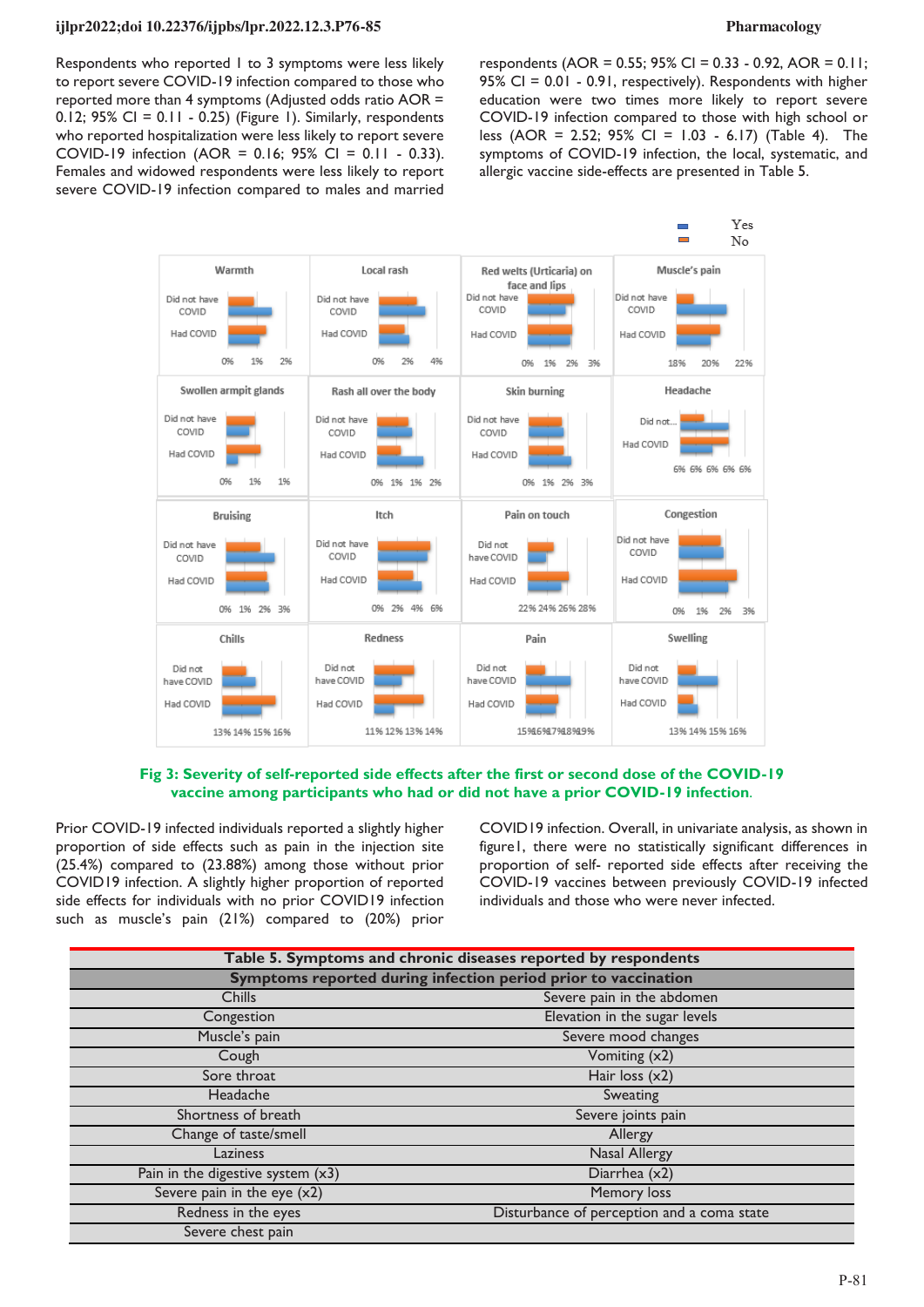| Local side effects reported after receiving COVID-19 vaccine |                                            |  |
|--------------------------------------------------------------|--------------------------------------------|--|
| Pain (at the site of injection                               | Redness (at the site of injection)         |  |
| Swelling (at the site of injection)                          | Warmth (at the site of injection)          |  |
| Pain on touch (at the site of injection)                     | Bruising (at the site of injection)        |  |
| Itch (at the site of injection)                              | Swollen armpit glands after the first dose |  |
|                                                              |                                            |  |

| Systemic side effects reported after receiving COVID-19 vaccine |                                                                      |  |
|-----------------------------------------------------------------|----------------------------------------------------------------------|--|
| Headache                                                        | Rash around the neck region                                          |  |
| Fatigue                                                         | Cold                                                                 |  |
| <b>Chills</b>                                                   | allergy $(x4)$                                                       |  |
| <b>Diarrhea</b>                                                 | Heaviness in the hand                                                |  |
| Fever                                                           | Severe itching                                                       |  |
| <b>loints</b>                                                   | Swelling of the lymph nodes between the armpit and the breast $(x5)$ |  |
| <b>Muscles</b>                                                  | Chronic urticaria flare                                              |  |
| <b>Nausea</b>                                                   | Dizziness $(x3)$                                                     |  |
| Period changes                                                  | High cholesterol                                                     |  |
| Loss of vision                                                  | Pain in the abdomen $(x2)$                                           |  |
| Shortness of breath from the first and second dose              | Pain at the site of injection $(x3)$                                 |  |
| Vomiting                                                        | Swollen lymph nodes by my chest area                                 |  |
| Heart pain                                                      | chest pain                                                           |  |
| Hair fall $(x3)$                                                | <b>Excessive sleepiness</b>                                          |  |
| Lethargy and laziness (x4)                                      | Pain in the shoulders                                                |  |
|                                                                 |                                                                      |  |
| Allergic side effects reported after receiving COVID-19 vaccine |                                                                      |  |
| المامسين الممتمان                                               | Claim because the marketing also finds almost                        |  |

| <b>Principle state chiedes reported and receiving switched in vaccine</b> |                                        |
|---------------------------------------------------------------------------|----------------------------------------|
| Local rash                                                                | Skin burning after the first dose      |
| Rash all over the body                                                    | Red welts (Urticaria) on face and lips |
|                                                                           |                                        |

## **4. DISCUSSION**

### **4.1 COVID-19 Severity**

This study highlights important aspects of COVID-19 pandemic among the population of Saudi Arabia. It sheds light on the severity of coronavirus and the side-effects of the vaccines. Our study indicates that (68.11%) of positive COVID-19 cases were not immune at the time of infection, this finding is in line with Menni et al. that suggested Pfizer-BioNTech (BNT162b2) and the Oxford-AstraZeneca (ChAdOx1 nCoV-19) vaccinations reduce the probability of SARS-CoV-2 infection<sup>13</sup>. In addition, the US Food and Drug administration issued an Emergency Use Authorization about the effectiveness of COVID-19 vaccines<sup>14</sup>. A study in New York among 8,690,825 adults found that the median effectiveness of the vaccine against Covid-19 was 91.3% for BNT162b2, 96.9% for mRNA-1273, and 86.6% for Ad26.COV2.S<sup>15</sup>. A meta-analysis review that evaluated 41 studies found that patients who were males, with advanced age, obesity, with a history of smoking, hypertension, diabetes, malignancy, coronary heart disease, chronic liver disease, chronic obstructive pulmonary disease (COPD) or chronic kidney disease (CKD) are more likely to develop severe COVID-19 symptoms  $16$ . Moreover, according to a study published by Zhang JJ et al. in China that consisted of 140 patients, ninety patients (64.3%) had at least one chronic disease such as hypertension and diabetes 17. Also, a retrospective study based in Saudi Arabia by Yousef M AlSofayan et al. found that 54.1% of the patients were males and 20.1% had comorbidities 18. Another study conducted in Italy found a higher severity of COVID-19 among older age groups as well as among males 19, 20. Our results as well showed that females are less likely than men to report severe COVID-19 infection. A systematic review and meta-analysis based on

109 articles, found the severity of infection and risk of mortality to be associated with increasing age, male gender, dyspnea, diabetes, hypertension, and congestive heart failure. This article supports our finding of females being less likely to report severe infections, and further supports that chronic diseases play a role in severity of infection 21. The severity of infection also varied by educational attainment in our study; participants who hold a higher degree are more likely to report severe COVID-19 infection.

## *4.2 COVID-19 symptoms*

Our findings revealed several reported symptoms during COVID-19 infection such as chills, congestion, muscle pain, sore throat, shortness of breath, joints pain, allergy, and mood changes. Based on the study by Zhang JJ et al.in China,out of the 140 patients, the most commonly experienced symptoms were fever (91.7%), followed by cough (75%), fatigue (75%), and chest tightness or dyspnea (36.7%). 39.6% of them complained about gastrointestinal symptoms, including nausea, diarrhea, poor appetite, abdominal pain, belching, and emesis <sup>17</sup>. Moreover, a retrospective study based in Saudi Arabia by Yousef M AlSofayan et al. focusing on COVID-19 signs and symptoms found that the most common symptom was cough (89.4%), followed by fever (85.6%), and sore throat (81.6%). As for the signs, 20.3% had a temperature above 38 C, 1.6% had a heart rate higher than 125 beats/min, and 4.7% had a respiratory rate above 24 breaths/min 18. However, another systematic review and meta-analysis found that the most common symptom was fever (81.2%), followed by cough (58.5%), fatigue (38.5%), dyspnea (26.1%), and lastly sputum  $(25.8%)$  <sup>22</sup>. Furthermore, according to a comprehensive review study by Ochani et al. the most common complaints are also fever, cough, and dyspnea, and less frequent gastrointestinal symptoms like diarrhea  $^{23}$ . In addition to that, several studies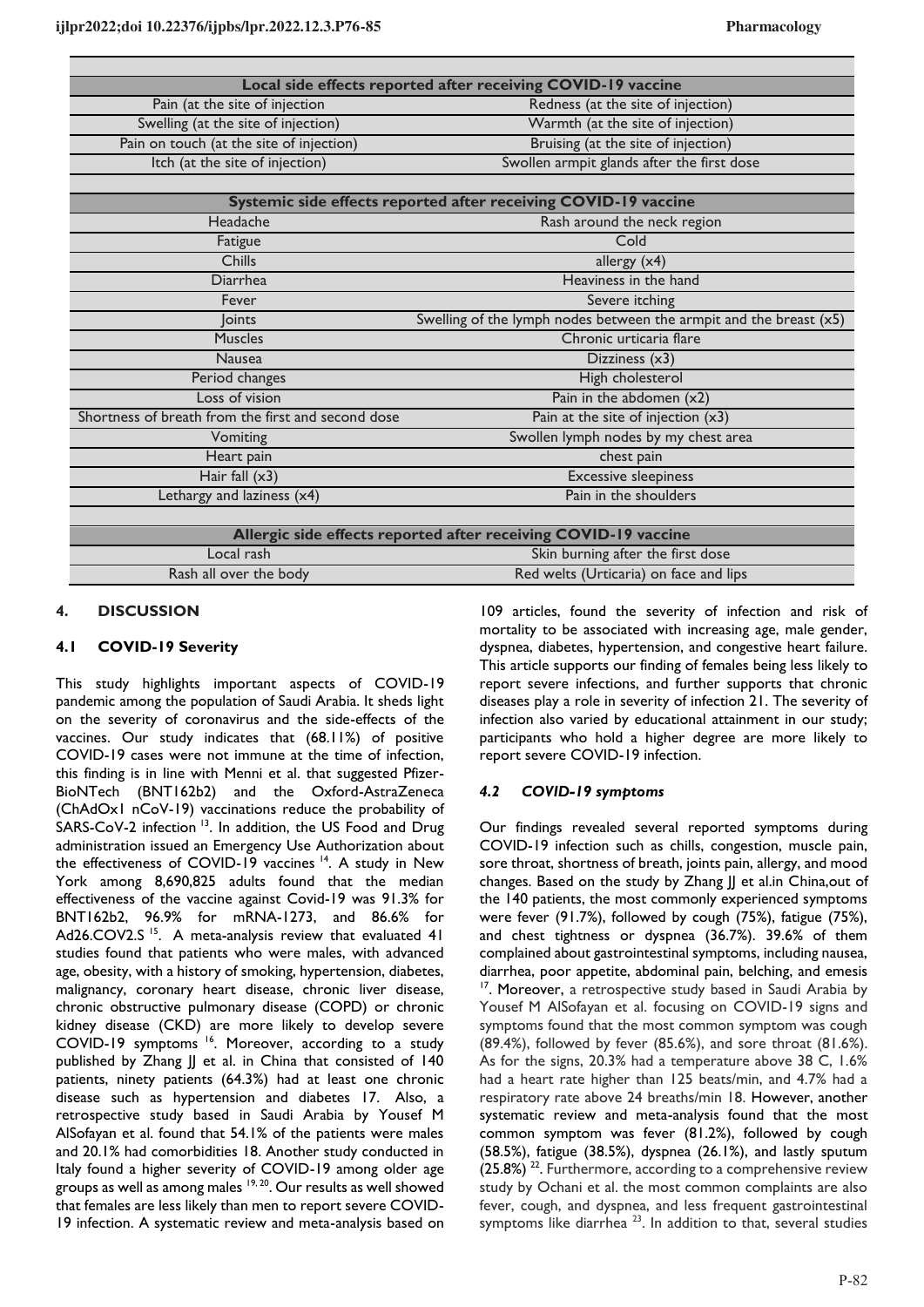including a cross sectional study by Giacomelli et al. found that there have been reports and documentations of olfactory disturbances (anosima) as well as taste alterations during a COVID-19 infection 24.A study by S. Recalcati claimed that several infected patients have also developed cutaneous manifestations like erythematous rash, widespread urticaria as well as chickenpox-like vesicles <sup>25</sup>.

## *4.3 Vaccine Side-effects*

Overall, our findings confirm that the COVID-19 vaccine has several side effects. These side effects are unique based on the different variables used in the study. COVID-19 vaccine's body reaction is usual as the introduction of foreign substances in the body triggers an immune system response. There were local side effects such as pain, swelling, itchiness, warmth, and bruising at the site of the injection. Reported systematic side effects included fever, headache, fatigue, period changes, and diarrhea. Allergic symptoms such as local rash, skin burning, and urticaria were also reported. The literature also suggests similar findings. Comparable results are presented in a crosssectional study among healthcare workers in the US (n=1245). The study found out that most of them have received the vaccine and reported one or more side effects postvaccination. Most of those who reported side effects were able to perform daily activities, however, some of them took days off from work. Only a small number of people were required to visit the hospital. Commonly reported side effects include: soreness, fatigue, myalgia, headache, and fever <sup>26</sup>. Another cross-sectional study among Jordanians (n=2213) also confirms our findings as it indicated that many individuals experienced post-vaccine side effects. In this study, the majority of participants reported mild to moderate symptoms, while the minority reported severe symptoms. The study also reported that several factors such as the type of vaccine and number of vaccine doses play a role in increasing the severity of the vaccine side effects  $27$ . A Saudi local study among 455 individuals found similar findings as the most common side effects after the vaccine were site pain, flu-like symptoms, fever and tiredness. However, less common side-effects were chills, difficulty breathing, and joint pain. El-Shitany et. al found that females in Saudi Arabia had significantly more side-effects after vaccinations than males<sup>28</sup>. Moreover, a study in the United Arab Emirates found that vaccine post side-effects were common among those under 49 years old, with pain on the vaccine site, fatigue and lethargy were the most common reported side-effects  $29$ . According to a study in Australia, COVID-19 vaccines from AstraZeneca and Pfizer BioNTech can produce delayed-onset, local allergic responses after vaccination 30. Another cross-sectional study among adults in Czech Republic (n=922) found that the most commonly reported COVID-19 vaccine side effects were injection site discomfort (89.8%), fatigue (62.2%), headache (45.6%), muscular soreness (37.1%), and chills (33.9%) 31. A local study among Saudi residents found that injection site pain, headaches, flu-like symptoms, fever, and exhaustion were the most prevalent complaints after COVID-19 vaccine <sup>28</sup>.In another study conducted in Jordan by Hatmal et al., the authors found that the most common post-vaccination effects

## **8. REFERENCES**

1. Raja AT, Alshamsan A, Al-Jedai A. A. Current COVID-19 vaccine candidates: implications in the Saudi population. Saudi Pharm J. 2020;28(12):1743-8. doi: [10.1016/j.jsps.2020.10.019,](https://doi.org/10.1016/j.jsps.2020.10.019) PMID [33199968.](https://www.ncbi.nlm.nih.gov/pubmed/33199968)

were fatigue, headache, sleepiness, fever, chills, myalgia, and injection site pain  $27$ . The results also showed that 50.77% of the participants had three systematic side effects after receiving the COVID-19 vaccine, and 54.82% had local side effects. According to a study published in the UK by Menni et al., systemic side effects were more common after the first dose among individuals with previous SARS-CoV-2 infection than among those without known past infection (for both Pfizer-BioNTech and the Oxford-AstraZeneca vaccines). Local effects were similarly higher in individuals previously infected than in those without known past infection  $32$ .

## *4.4 Limitations*

There are several limitations to our study that should be noted. The cross-sectional nature of the study prohibits any causal inferences. Selection bias is a major limitation since the survey was distributed online, which prevents generalizability. We also relied on participants' responses solely with no clinical validation of healthcare providers. Additionally, some respondents have received the COVID19 vaccine long before he or she participated in the study, thus a potential recall bias might be expected.

### **5. CONCLUSION**

In conclusion, this cross sectional study among residents of Saudi Arabia demonstrated that females are less likely than men to report severe COVID-19 complications. Participants who hold a higher degree are more likely to report severe COVID-19 infection. There were several COVID-19 vaccine side effects. Local side effects included pain, swelling, itchiness, warmth, and bruising at the site of the injection. While systemic side effects included fever, headache, fatigue, period changes, and diarrhea. Participants also reported allergic side effects such as local rash, skin burning, and urticaria. As literature on COVID-19 continues to develop, further research on the topic is warranted to fully understand the severity of COVID-19 infection and vaccines on the population.

### **6. AUTHORS CONTRIBUTION STATEMENT**

Dr. Noara Alhusseini conceptualized the research idea. Dr.Noara Alhusseini, Dr. Aya Ismail, Dr. Hani Alaswad, Dr. Fawzy Abodahab, Dr. Shahdad Almutahhar, and Dr. Majd Khader collected and gathered the data with regard to this work. Dr. Majed Ramadan and Dr. Ismail Shakir analyzed these data and necessary inputs were given towards the designing of the manuscript. Dr. Alaa Alabadi-Bierman wrote parts of the introduction and discussion sections. All authors participated in writing the introduction and discussed the methodology, results and contributed to the final manuscript.

### **7. CONFLICT OF INTEREST**

Conflict of interest declared none.

2. Assiri A, Al-Tawfiq JA, Alkhalifa M, Al Duhailan H, Al Qahtani S, Dawas RA, El Seoudi AA, Alomran N, Omar OA, Alotaibi N, Almudarra SS, Alabdulkarim K, Alqahtani S, Jokhdar H. Launching COVID-19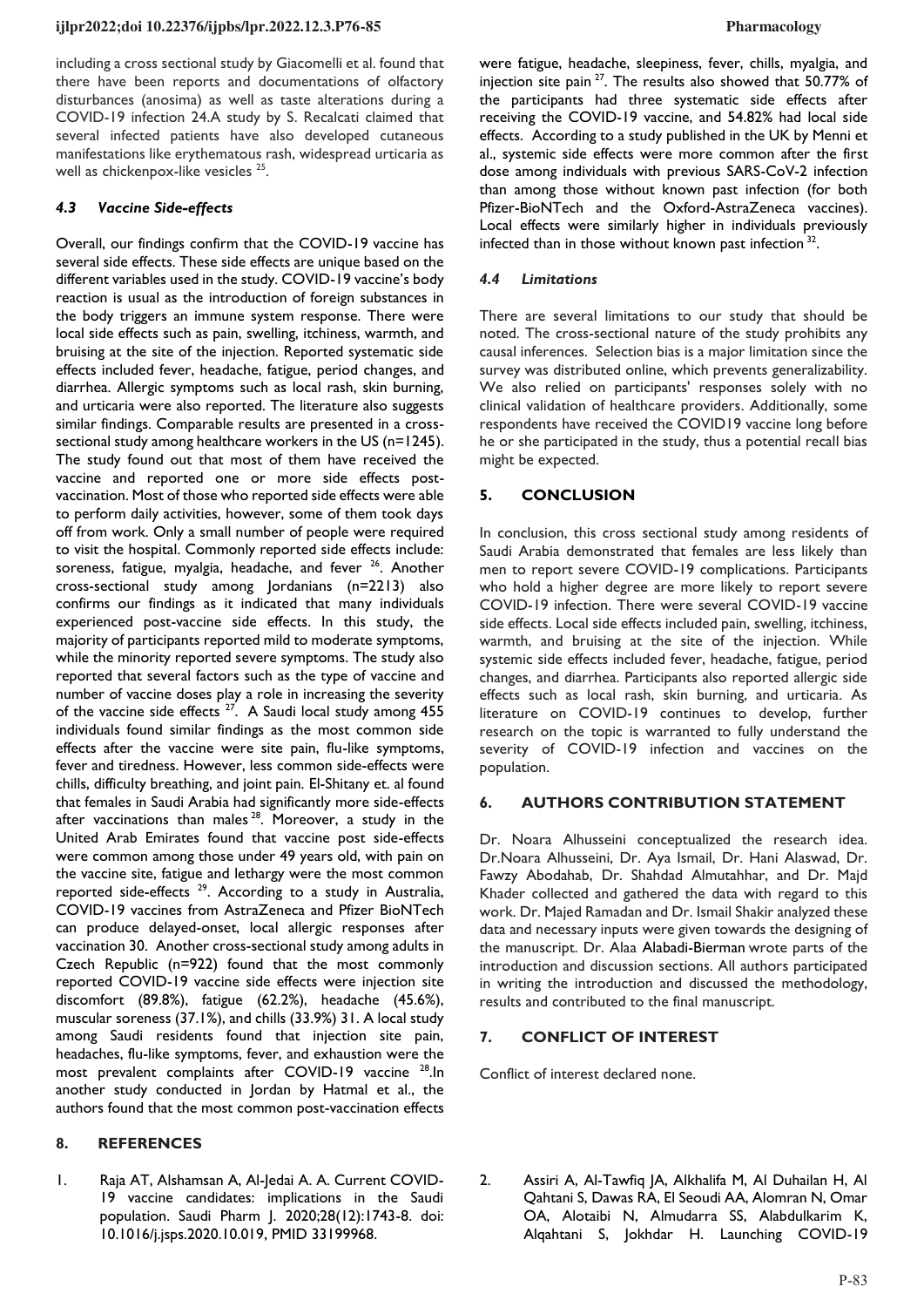vaccination in Saudi Arabia: lessons learned, and the way forward. Travel Med Infect Dis. 2021;43:102119. doi: [10.1016/j.tmaid.2021.102119.](https://doi.org/10.1016/j.tmaid.2021.102119) 

- 3. Al Bahrani S, Albarrak A, Alghamdi OA, Alghamdi MA, Hakami FH, Al Abaadi AK, Alkhrashi SA, Alghamdi MY, Almershad MM, Alenazi MM, El Gezery MH, Jebakumar AZ, Al-Tawfiq JA. Safety and reactogenicity of the ChAdOx1 (AZD1222) COVID-19 vaccine in Saudi Arabia. Int J Infect Dis. 2021;110:359-62. doi: [10.1016/j.ijid.2021.07.052,](https://doi.org/10.1016/j.ijid.2021.07.052) PMID [34320413.](https://www.ncbi.nlm.nih.gov/pubmed/34320413)
- 4. Binsaleh NK, Bazaid AS, Aldarhami A, Sherwani S, Althomali OW. Awareness and practice of COVID-19 precautionary measures among healthcare professionals in Saudi Arabia. J Multidiscip Healthc. 2021;14:1553-60. doi: [10.2147/JMDH.S317908,](https://doi.org/10.2147/JMDH.S317908) PMID [34188482.](https://www.ncbi.nlm.nih.gov/pubmed/34188482)
- 5. Almaghaslah D, Alsayari A, Kandasamy G, Vasudevan R. COVID-19 vaccine hesitancy among young adults in Saudi Arabia: A cross-sectional web-based study. Vaccines. 2021;9(4):330. doi: [10.3390/vaccines9040330,](https://doi.org/10.3390/vaccines9040330) PMID [33915890.](https://www.ncbi.nlm.nih.gov/pubmed/33915890)
- 6. Albogami Y, Alkofide H, Alrwisan A. Covid-19 vaccine surveillance in Saudi Arabia: opportunities for real-time assessment. Saudi Pharm J. 2021;29(8):914-6. doi: [10.1016/j.jsps.2021.07.005,](https://doi.org/10.1016/j.jsps.2021.07.005) PMID [34305424.](https://www.ncbi.nlm.nih.gov/pubmed/34305424)

7. MOI. Ministry of the Interior: immunization accredited by Health Ministry is prerequisite to enter activities, occasions, and facilities as of August 1. Ministry of the Interior; 2021 [cited 2022. Available from: https://www.my.gov.sa/wps/portal/snp/content/news/n ewsDetails/CONT-news-260720211/!ut/p/z0/04\_Sj9CPykssy0xPLMnMz0vMAfIj o8zivQIsTAwdDQz9LQwCXQ0CnV0MfYyNQgwM\_ M30g1Pz9L30o\_ArAppiVOTr7JuuH1WQWJKhm5mX

lq8f4ezvF6Kbl1perGtkZmBuZGBkaKhfkO0eDgAFuZp/ [cited 19/4/2022].

- 8. Magadmi RM, Kamel FO. Beliefs and barriers associated with COVID-19 vaccination among the general population in Saudi Arabia. BMC Public Health. 2021;21(1):1438. doi: [10.1186/s12889-021-11501-5,](https://doi.org/10.1186/s12889-021-11501-5) PMID [34289817.](https://www.ncbi.nlm.nih.gov/pubmed/34289817)
- 9. Callaway E, Ledford H, Mallapaty S. Six months of coronavirus: the mysteries scientists are still racing to solve. Nature. 2020;583(7815):178-9. doi: [10.1038/d41586-020-01989-z,](https://doi.org/10.1038/d41586-020-01989-z) PMID [32620885.](https://www.ncbi.nlm.nih.gov/pubmed/32620885)
- 10. Alqahtani AM, AlMalki ZS, Alalweet RM, Almazrou SH, Alanazi AS, Alanazi MA, AlShehri AA, AlGhamdi S. Assessing the severity of illness in patients with coronavirus disease in Saudi Arabia: a retrospective descriptive cross-sectional study. Front Public Health. 2020;8:775. doi: [10.3389/fpubh.2020.593256,](https://doi.org/10.3389/fpubh.2020.593256) PMID [33330336.](https://www.ncbi.nlm.nih.gov/pubmed/33330336)
- 11. McBride DL, LeVasseur SA, Li D. Development and validation of a web-based survey on the use of personal communication devices by hospital registered nurses: pilot study. JMIR Res Protoc. 2013;2(2):e50. doi: [10.2196/resprot.2774,](https://doi.org/10.2196/resprot.2774) PMID [24280660.](https://www.ncbi.nlm.nih.gov/pubmed/24280660)
- 12. Kosmidis I. Mean and median bias reduction: A concise review and application to adjacent-categories logit models. arXiv preprint arXiv:211202621. 2021.
- 13. Menni C, Klaser K, May A, Polidori L, Capdevila J, Louca P, Sudre CH, Nguyen LH, Drew DA, Merino J, Hu C, Selvachandran S, Antonelli M, Murray B, Canas LS, Molteni E, Graham MS, Modat M, Joshi AD, Mangino M, Hammers A, Goodman AL, Chan AT, Wolf J, Steves CJ, Valdes AM, Ourselin S, Spector TD. Vaccine side-

effects and SARS-CoV-2 infection after vaccination in users of the COVID Symptom Study app in the UK: a prospective observational study. Lancet Infect Dis. 2021;21(7):939-49. doi: [10.1016/S1473-](https://doi.org/10.1016/S1473-3099(21)00224-3) [3099\(21\)00224-3,](https://doi.org/10.1016/S1473-3099(21)00224-3) PMID [33930320.](https://www.ncbi.nlm.nih.gov/pubmed/33930320)

- 14. Banerji A, Wickner PG, Saff R, Stone Jr CA, Robinson LB, Long AA, Wolfson AR, Williams P, Khan DA, Phillips E, Blumenthal KG. mRNA vaccines to prevent COVID-19 disease and reported allergic reactions: current evidence and suggested approach. J Allergy Clin Immunol Pract. 2021;9(4):1423-37. doi: [10.1016/j.jaip.2020.12.047,](https://doi.org/10.1016/j.jaip.2020.12.047) PMID [33388478.](https://www.ncbi.nlm.nih.gov/pubmed/33388478)
- 15. Rosenberg ES, Dorabawila V, Easton D, Bauer UE, Kumar J, Hoen R, Hoefer D, Wu M, Lutterloh E, Conroy MB, Greene D, Zucker HA. COVID-19 vaccine effectiveness in New York state. N Engl | Med. 2022;386(2):116-27. doi: [10.1056/NEJMoa2116063,](https://doi.org/10.1056/NEJMoa2116063) PMID [34942067.](https://www.ncbi.nlm.nih.gov/pubmed/34942067)
- 16. Li X, Zhong X, Wang Y, Zeng X, Luo T, Liu Q. Clinical determinants of the severity of COVID-19: A systematic review and meta-analysis. PLOS ONE. 2021;16(5):e0250602. [10.1371/journal.pone.0250602,](https://doi.org/10.1371/journal.pone.0250602) PMID [33939733.](https://www.ncbi.nlm.nih.gov/pubmed/33939733)
- 17. Zhang JJ, Dong X, Cao YY, Yuan YD, Yang YB, Yan YQ, Akdis CA, Gao YD. Clinical characteristics of 140 patients infected with SARS-CoV-2 in Wuhan, China. Allergy. 2020;75(7):1730-41. doi: [10.1111/all.14238,](https://doi.org/10.1111/all.14238) PMID [32077115.](https://www.ncbi.nlm.nih.gov/pubmed/32077115)
- 18. Alsofayan YM, Althunayyan SM, Khan AA, Hakawi AM, Assiri AM. Clinical characteristics of COVID-19 in Saudi Arabia: A national retrospective study. J Infect Public Health. 2020;13(7):920-5. doi: [10.1016/j.jiph.2020.05.026,](https://doi.org/10.1016/j.jiph.2020.05.026) PMID [32534945.](https://www.ncbi.nlm.nih.gov/pubmed/32534945)
- 19. Buonanno P, Galletta S, Puca M. Estimating the severity of COVID-19: evidence from the Italian epicenter. PLOS ONE. 2020;15(10):e0239569. doi: [10.1371/journal.pone.0239569,](https://doi.org/10.1371/journal.pone.0239569) PMID [33002036.](https://www.ncbi.nlm.nih.gov/pubmed/33002036)
- 20. Verity R, Okell LC, Dorigatti I, Winskill P, Whittaker C, Imai N, Cuomo-Dannenburg G, Thompson H, Walker PGT, Fu H, Dighe A, Griffin JT, Baguelin M, Bhatia S, Boonyasiri A, Cori A, Cucunubá Z, FitzJohn R, Gaythorpe K, Green W, Hamlet A, Hinsley W, Laydon D, Nedjati-Gilani G, Riley S, van Elsland S, Volz E, Wang H, Wang Y, Xi X, Donnelly CA, Ghani AC, Ferguson NM. Estimates of the severity of coronavirus disease 2019: a model-based analysis. Lancet Infect Dis. 2020;20(6):669-77. doi: [10.1016/S1473-](https://doi.org/10.1016/S1473-3099(20)30243-7) [3099\(20\)30243-7,](https://doi.org/10.1016/S1473-3099(20)30243-7) PMID [32240634.](https://www.ncbi.nlm.nih.gov/pubmed/32240634)
- 21. Chidambaram V, Tun N, Haque W, Gilbert Majella M, Kumar Sivakumar R, Kumar A, et al. Factors associated with mortality in COVID-19 patients: A systematic review and meta-analysis. PLOS ONE. 2020;15(11).
- 22. Alimohamadi Y, Sepandi M, Taghdir M, Hosamirudsari H. Determine the most common clinical symptoms in COVID-19 patients: a systematic review and metaanalysis. J Prev Med Hyg. 2020;61(3):E304-12. doi: [10.15167/2421-4248/jpmh2020.61.3.1530,](https://doi.org/10.15167/2421-4248/jpmh2020.61.3.1530) PMID [33150219.](https://www.ncbi.nlm.nih.gov/pubmed/33150219)
- 23. Ochani R, Asad A, Yasmin F, Shaikh S, Khalid H, Batra S, Sohail MR, Mahmood SF, Ochani R, Hussham Arshad M, Kumar A, Surani S. COVID-19 pandemic: from origins to outcomes. A comprehensive review of viral pathogenesis, clinical manifestations, diagnostic evaluation, and management. Infez Med. 2021;29(1):20- 36. PMID [33664170.](https://www.ncbi.nlm.nih.gov/pubmed/33664170)